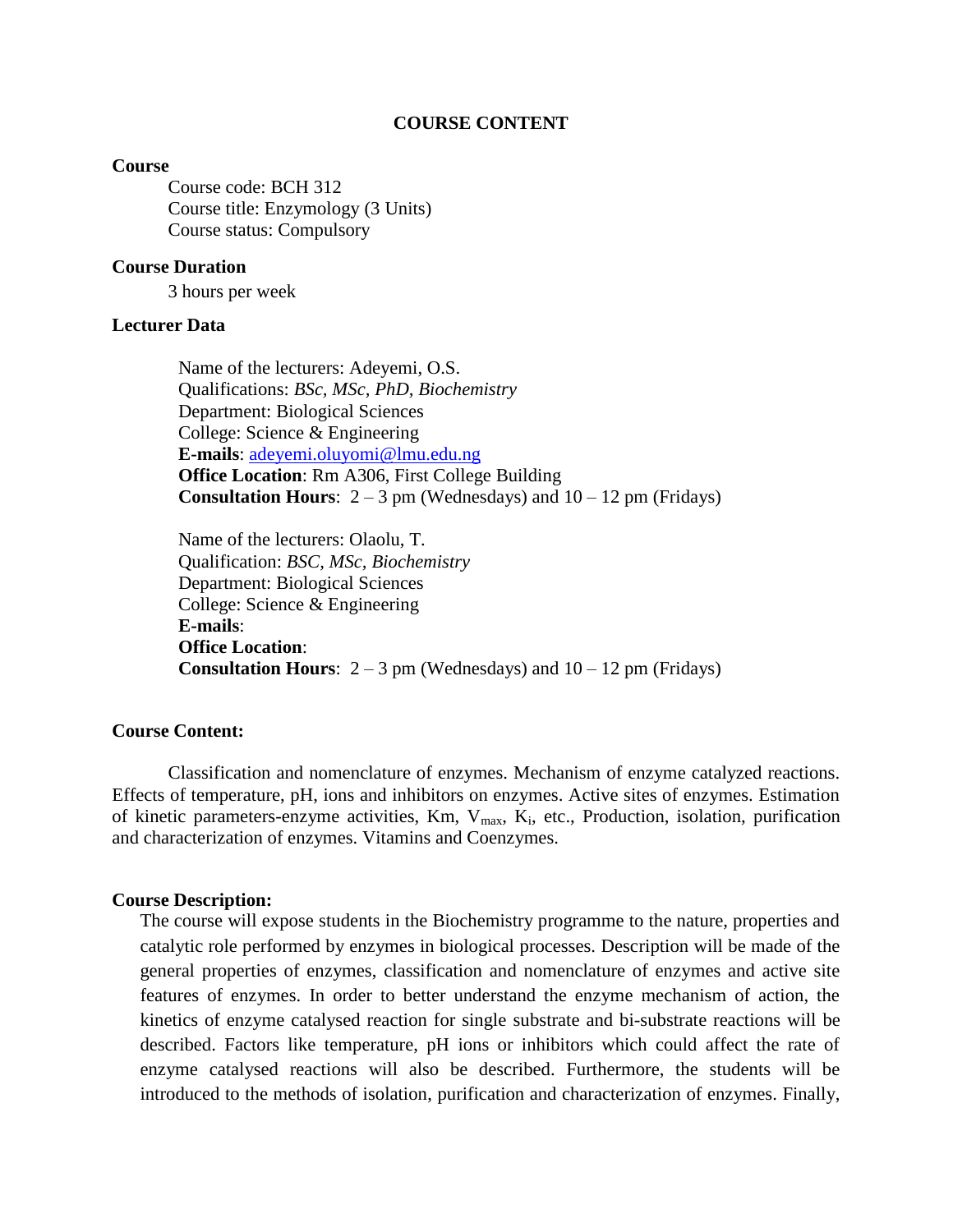the role of vitamins and coenzymes in biochemical processes especially as enzyme cofactors will also be described.

## **Course Justification:**

Enzymes are biological catalysts that mediate nearly all biochemical processes that comprise life. Knowledge of the nature, properties and mechanism of enzyme reactions as biological catalysts would aid the understanding of biochemical processes with significant relevance to medical, pharmaceutical, and biosciences.

## **Course Objective**

At the end of the course, the students should be able to:

- (i) Describe enzymes and certain properties possessed by them that facilitate their actions.
- (ii) Identify the major classes of enzymes and the reaction catalyzed by each class.
- (iii) Explain the mechanism and kinetics of enzyme-catalyzed reaction for both single substrate and bi-substrate reactions.
- (iv) Describe the effects of temperature, pH, ions, and inhibitors on enzyme-catalyzed reaction.
- (v) Describe the method of isolation, purification and characterization of enzymes.
- (vi) Identify and explain biochemical roles of vitamin-derived coenzymes and other coenzymes.

### **Method of Grading:**

| S/N | Grading                     | <b>Score</b> $(\%)$ |
|-----|-----------------------------|---------------------|
|     | Test/Assignment             |                     |
|     | Practical (laboratory work) |                     |
|     | <b>Final Examination</b>    |                     |
|     | Total                       | 100                 |

## **Course Delivery Strategies:**

Course delivery will be by Face-to-Face method, Participatory method and Lecture method. Assignments will be given out to students periodically either individually or in groups.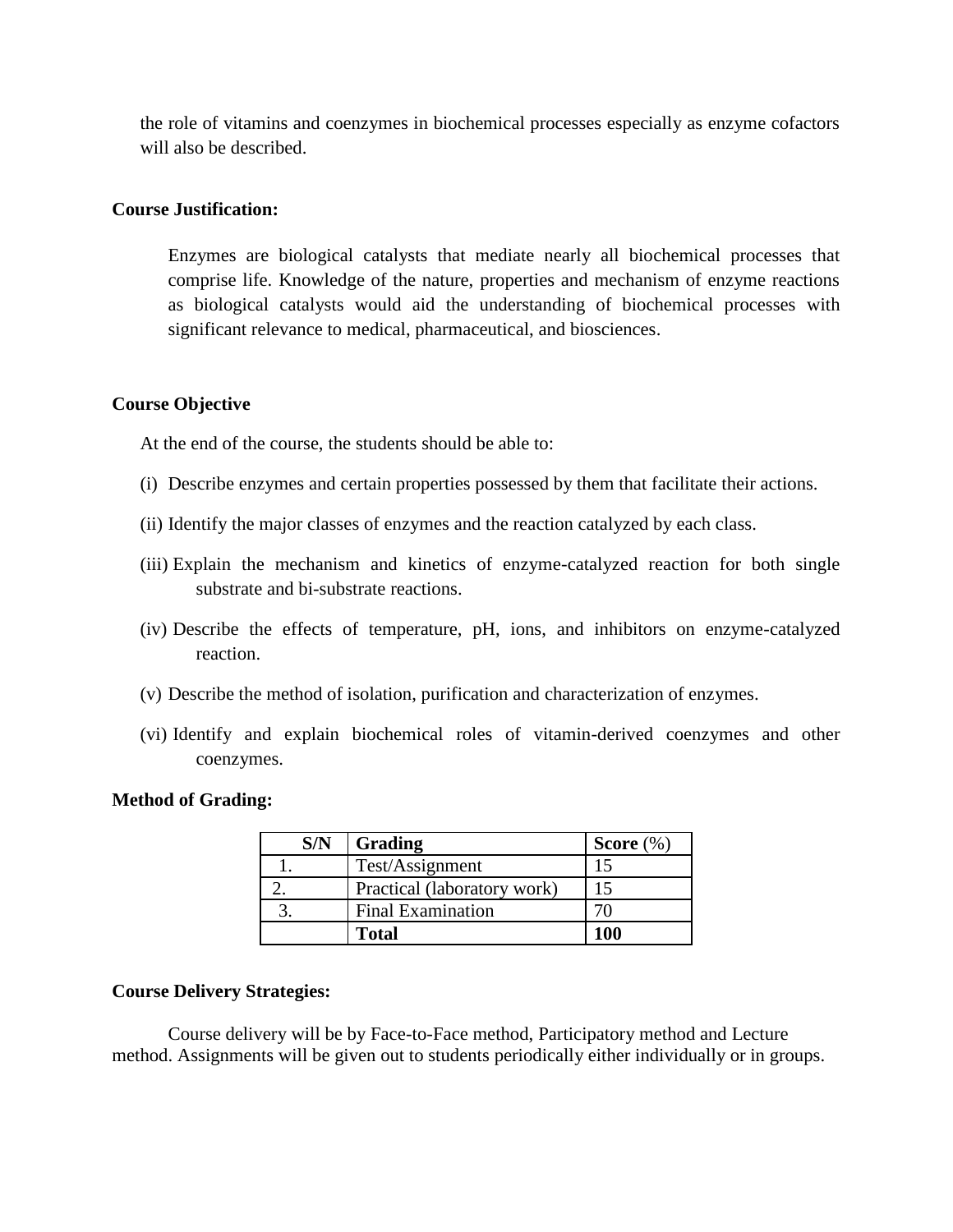# **LECTURE CONTENT**

Week 1: Introduction to enzymes

Objective: The students at the end of the lectures for the week should be able to;

- (i) Describe what enzymes are
- **(ii)** Highlight and explain the nature and properties of enzymes

Week 2: Classification and nomenclature of enzymes

Objective: The students at the end of the lectures for the week should be able to;

- (i) Mention the classes of enzymes
- (ii) Explain the function of each enzyme classification
- (iii) Explain enzyme nomenclature as per IUB recommendation

Week 3: Active sites of enzymes

Objective: The students at the end of the lectures for the week should be able to;

- (i) Describe the active site of enzyme
	- (ii) Explain the chemistry of the active site
	- (iii) Explain the models of active sites

Week 4: Mechanism of enzyme catalyzed reactions and the factors that affect enzymatic reactions

Objective: The students at the end of the lectures for the week should be able to;

- (i) Explain the difference in free energy profile for enzyme catalyzed reaction and non-enzyme catalyzed reaction
- (ii) Highlight and explain the general mechanisms of action for enzyme catalyzed reactions
- (iii) Mention and explain factors that affect enzyme catalyzed reactions, e.g. temperature, pH, cofactors, inhibitors etc
- $(iv)$

Week 5: Kinetics of enzyme catalyzed reactions

Objective: The students at the end of the lectures for the week should be able to;

- (i) Describe the approaches to the study of enzyme kinetics and the significance of kinetic parameters e.g. Km, Vmax, vi etc
- (ii) Describe the various transformation of the Michaelis-Menten model
- (iii) Deduce the values for Vmax, Km and Ki from the various transformations of the Michaelis-Menten plots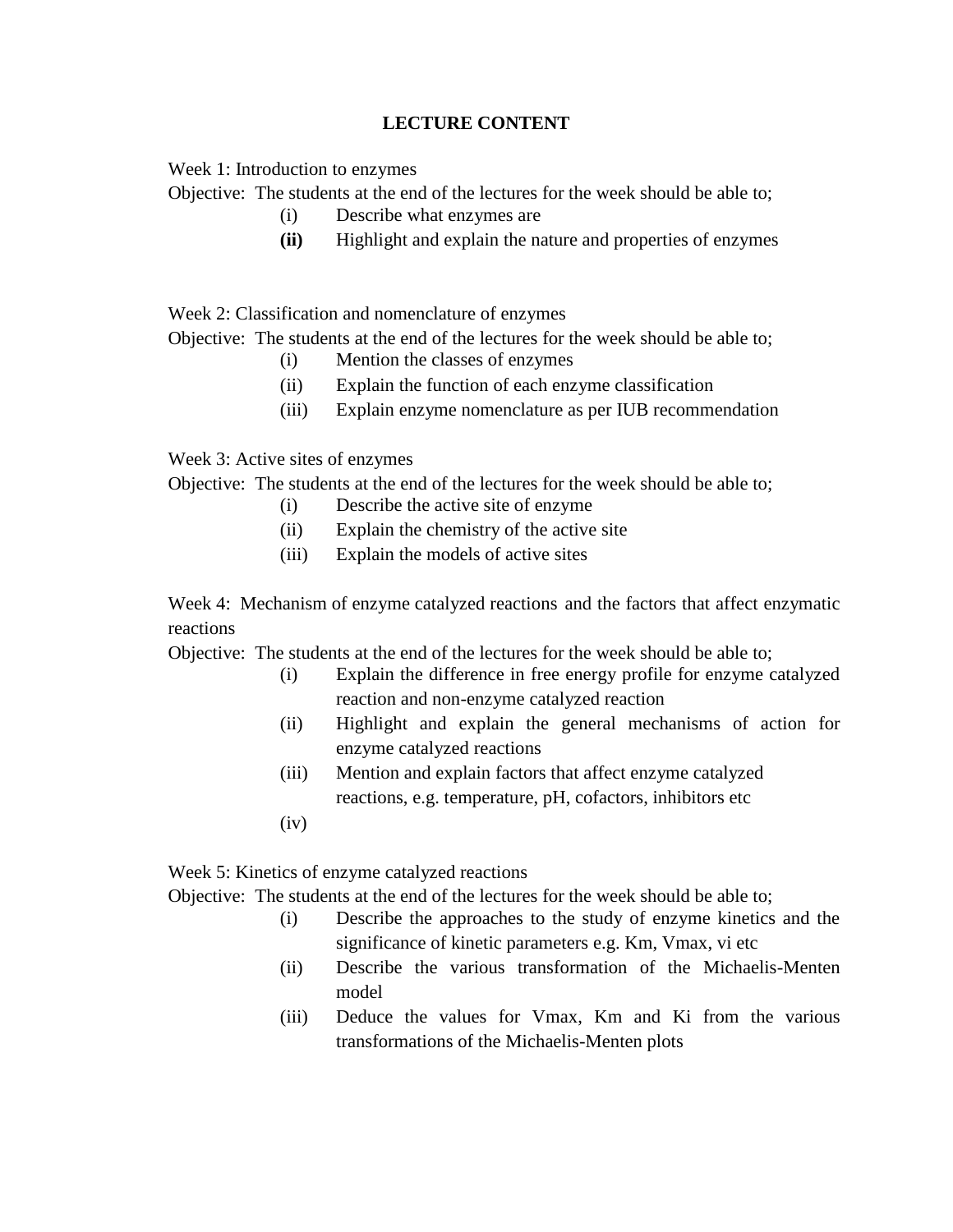Week 6: Mechanism of enzyme inhibition

Objective: The students at the end of the lectures for the week should be able to;

- (i) Describe enzyme inhibition
- (ii) Identify the various types of enzyme inhibition
- (iii) Distinguish the various inhibition types using the Double-Reciprocal plots
- (iv) Explain how the enzyme inhibition affect kinetic parameters

Week 7: Class Test

Week 8: Isolation of enzymes

Objective: The students at the end of the lectures for the week should be able to;

(i) Describe the procedures for extraction and preparation of crude enzymes

Week 9: Methods of enzyme purification and characterization

Objective: The students at the end of the lectures for the week should be able to;

(i) Describe the various methods of enzyme purification and characterizations e.g. precipitation, dialysis, electrophoretic, chromatographic etc

Week 10: Vitamins and coenzymes

Objective: The students at the end of the lectures for the week should be able to;

- (i) Describe the types of vitamins and their structures
- (ii) Describe the biochemical roles and deficiencies of each type of vitamin

Week 11: Co-enzymes

Objective: The students at the end of the lectures for the week should be able to;

- (i) Describe the classification of co-enzymes
- (ii) Describe the structure and biochemical roles of co-enzymes

Week 12 - 15: Practical Classes and Revision

## **Recommended Reading**

.

- 1. Biochemistry, Third edition (2005) by Voet and Voet, Wiley, ISBN: 978-0-471- 19350-0.
- 2. Harper's Illustrated Biochemistry, (2003) twenty-sixth edition. McGraw-Hill companies limited. ISBN-0-07-121766-5